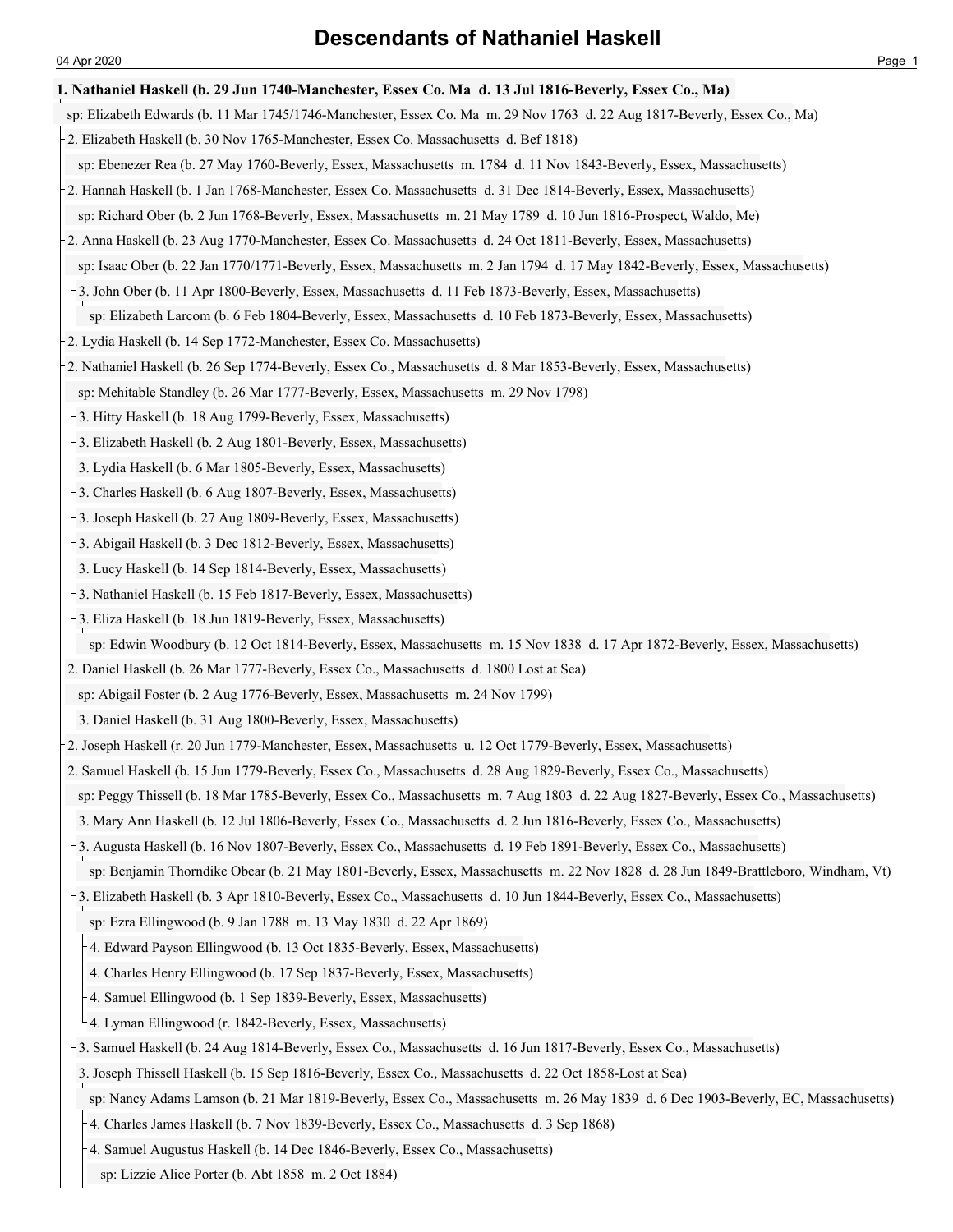- 4. male Haskell (b. 9 Jul 1849-Beverly, Essex Co., Massachusetts d. 10 Jul 1849-Beverly, Essex Co., Massachusetts) 4. Elizabeth Ellen Haskell (b. 16 Sep 1852-Massachusetts d. 5 Dec 1946-Beverly, Essex Co., Massachusetts) 4. Joseph Thissell Haskell (b. 24 Dec 1857-Beverly, Essex Co., Massachusetts d. 14 May 1935-Beverly, Essex Co., Massachusetts) sp: Lydia Danforth Gallop (b. 9 Jan 1862-Beverly, Essex Co., Massachusetts m. 1 Jan 1884 d. 14 May 1935-Beverly, Essex Co., Massachusetts) 5. Alice Lamson Haskell (b. 1 Oct 1884-Massachusetts d. 1971) sp: Percy Willard Foster (b. 12 Feb 1877 m. 1 Oct 1910 d. 26 Sep 1927) 6. Willard Haskell Foster (b. 17 Aug 1911) 6. Joanna Foster (b. 22 Sep 1913) 6. Nancy Lamson Foster (b. 16 Feb 1924) 5. Edmund G Dr Haskell (b. 22 Oct 1890-Massachusetts d. 1965-Beverly, Essex Co., Massachusetts) sp: Mabelle Cook (m. 12 Jun 1917) sp: Mabelle C Haskell 5. Joseph Wayne Haskell (b. 26 Feb 1902-Wenham, Essex Co., Ma d. 18 Feb 1951-Nashua, Hillsborough Co. Nh) sp: Dorothy Frances Tower (b. 23 Jul 1904-Boston, Suffolk Co., Massachusetts m. 6 Jul 1935 d. 5 Oct 1962-Nashua, Hillsborough Co., Nh) 6. Elizabeth Anne Haskell (b. 7 Dec 1936-Melrose, Middlesex Co., Ma) sp: Richard Parker Fisk (b. 14 Jul 1935-Nashua, Hillsborough Co. Nh m. 6 Sep 1958) 6. Richard Edmund Haskell (b. 20 Sep 1938-Melrose, Middlesex Co., Massachusetts) sp: Edith Louise Kohler (b. 18 Oct 1940-Rochester, Monroe, NY m. 2 Sep 1961) 6. Philip Tower Haskell (b. 23 Oct 1942-Concord, Merrimack Co., New Hampshire) sp: Linda Boyd Mace (b. 27 Apr 1942-Springfield, Hampden, Massachusetts m. 26 Aug 1967) 3. Samuel Haskell (b. 13 Jul 1818-Beverly, Essex Co., Massachusetts d. 24 Apr 1892-Helvetia, Clearfield, PA) sp: Mary Frances Amory (b. 2 Nov 1833 m. 15 Oct 1855 d. 2 May 1892) 4. Samuel Haskell (b. 16 Apr 1857 d. 20 Apr 1867) 4. Jonathan Amory Haskell (b. 7 Jul 1861-Astoria, Queens, Long Island, NY d. 9 Sep 1923-Oak Hill Farm, Red Bank, Monmouth, NJ) sp: Maragaret Moore Riker (b. 17 Mar 1864-Astoria, Long Island, NY m. 9 Dec 1891) 5. Mary Riker Haskell (b. 25 Nov 1892-New York City, NY) 5. Amory Lawrence Haskell (b. 23 Nov 1893-New York City, NY d. 12 Apr 1966-New York City, NY) sp: Annette Tilford (b. 5 Oct 1900-New York City, NY m. 19 Sep 1923 d. 2 Mar 1946-New York City, NY) 6. Amory Lawrence Haskell (b. 13 Jan 1928-New York City, NY d. 17 Mar 1970-Elizabeth, NJ) sp: Helen MacDonald (Talley) Sampson <sup>L</sup> 5. Margaret Riker Haskell (b. 26 Nov 1899-New York City, NY d. 1954-New York City, NY) 4. Harry Garner Haskell (b. 30 Sep 1870-New York City, NY) sp: Elizabeth Scott Denham (m. 24 Jan 1914) 5. Elizabeth Denham Haskell (b. 3 Aug 1915) 5. Harry Garner Haskell (b. 27 May 1921) 3. John Thissell Haskell (b. 5 Mar 1820-Beverly, Essex Co., Massachusetts d. 30 Aug 1821-Beverly, Essex Co., Massachusetts) 3. Mary Ann Haskell (b. 25 Oct 1822-Beverly, Essex Co., Massachusetts d. 6 Dec 1893) sp: Ezra Ellingwood (b. 9 Jan 1788 m. 2 Nov 1845 d. 22 Apr 1869) 4. Melanie Augusta Ellingwood (b. 3 Sep 1846-Beverly, Essex, Massachusetts d. 27 Mar 1847) 4. Melanie Augusta Ellingwood (b. 9 Jun 1848-Beverly, Essex, Massachusetts d. 2 Feb 1924) sp: Elizabeth Obear (m. 24 Dec 1828) 2. Nabby (Abigail) Haskell (b. 15 Oct 1784-Beverly, Essex Co., Massachusetts d. 28 Aug 1810-Beverly, Essex, Massachusetts) sp: Nathaniel Foster (b. 17 Jul 1781-Beverly, Essex, Massachusetts m. 13 Dec 1804 d. 17 Nov 1843-Beverly, Essex, Massachusetts)
- 3. Nathaniel Foster (b. 23 Sep 1805-Beverly, Essex, Massachusetts)